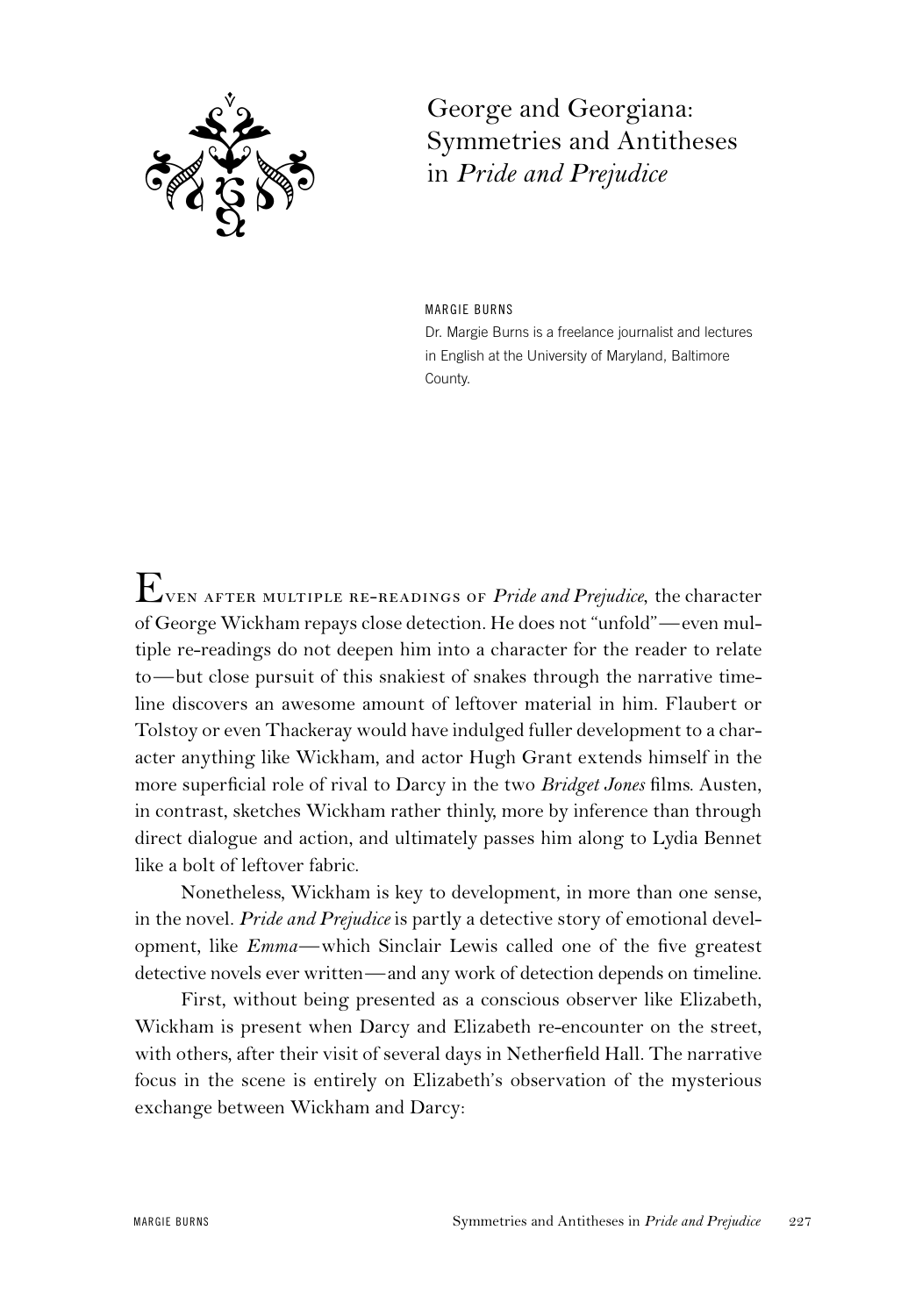Mr. Darcy . . . was beginning to determine not to fix his eyes on Elizabeth, when they were suddenly arrested by the sight of the stranger, and Elizabeth happening to see the countenance of both as they looked at each other, was all astonishment at the effect of the meeting. Both changed colour, one looked white, the other red. Mr. Wickham, after a few moments, touched his hat—a salutation which Mr. Darcy just deigned to return. What could be the meaning of it?—It was impossible to imagine; it was impossible not to long to know. (72-73)

The focus on Elizabeth's observation, and curiosity, is so powerful here that it makes the observation seem one-directional. But Wickham, motivated by envy, has obviously been an astute and close observer of Darcy—handsome, clever, and rich—throughout their formative years. He knows Darcy well, probably better than Bingley does. He must be preternaturally alert to any emotional exchange involving Darcy and well able to perceive Darcy's interest in Elizabeth, better than Elizabeth does. Against the backstory, the benevolence and affection of Darcy's late father toward Wickham, the novel repeatedly suggests that Wickham knows how to provoke Darcy.

From the moment Wickham joins the regiment at Meryton, furthermore, he is well positioned to catch up on local gossip. If handsome young men, as well as plain, must have something to live on, they must have fodder for gossip, and Wickham is an adventurer alertly looking for a rich wife. Wickham's acquaintance with the Bennet family is furthered in this first meeting, when Denny and Wickham walk the young ladies to their uncle Philips's house. Wickham shares his enmity with Darcy with the regiment, as Denny confirms in explaining Wickham's absence from the Netherfield ball: "'I do not imagine his business would have called him away just now, if he had not wished to avoid a certain gentleman here'" (89). Thus, while the narrative does not explicate these connections, Wickham would undoubtedly hear about Darcy's dancing with Elizabeth, et cetera, and when he encounters Darcy on the street, he hears that Elizabeth and Jane have visited at Netherfield for several days. As Captain Tilney has known of Isabella's engagement almost as long as he has known her, Wickham knows, from the moment of his being introduced to Elizabeth, that Darcy takes an interest in her.

Second, it is *Wickham* who tells Elizabeth, just after she has stayed four days in the same house with Darcy, that Darcy will marry Miss de Bourgh:

Mr. Wickham's attention was caught; and after observing Mr. Collins for a few moments, he asked Elizabeth in a low voice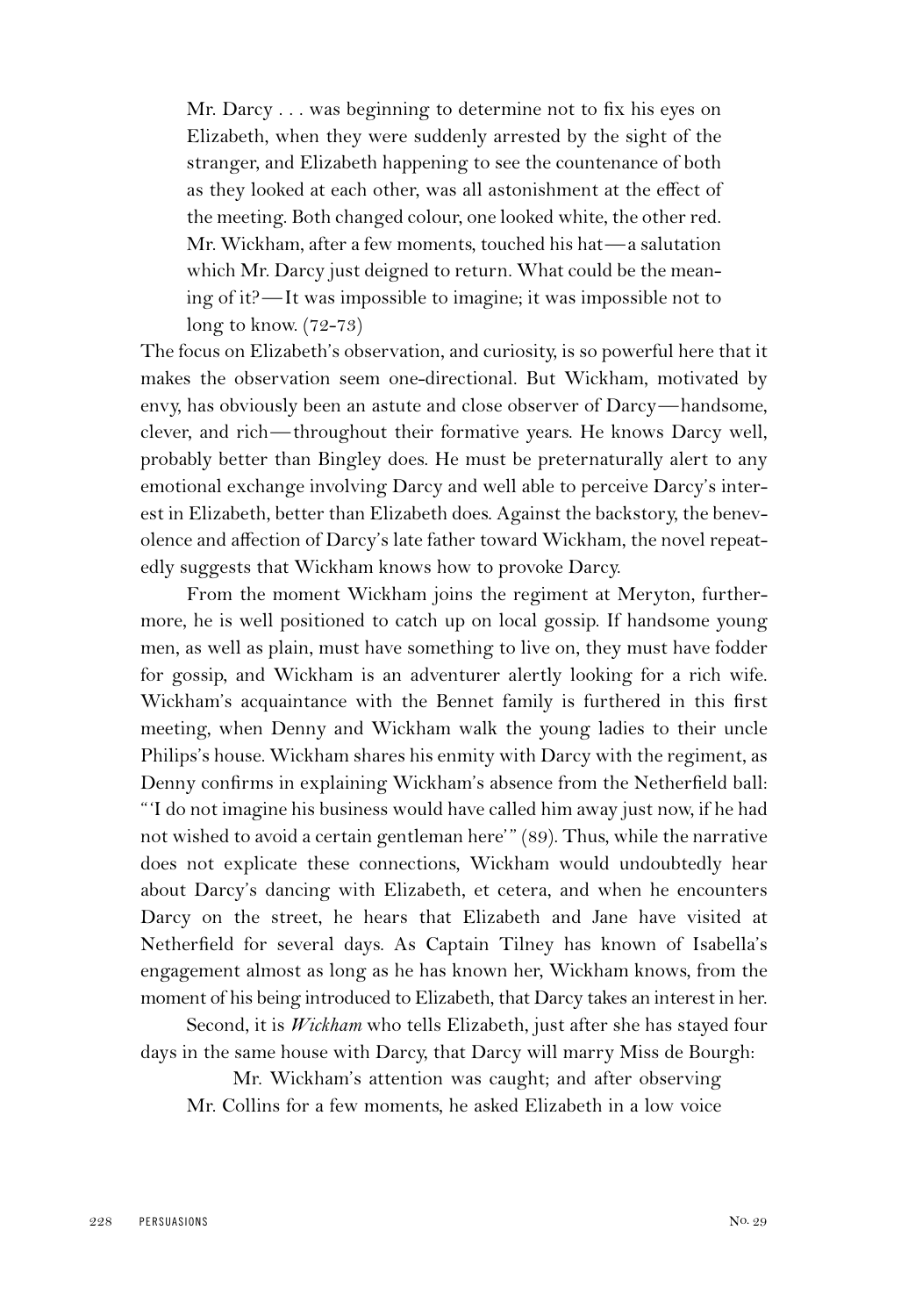whether her relation were very intimately acquainted with the family of de Bourgh.

"Lady Catherine de Bourgh," she replied, "has very lately given him a living. I hardly know how Mr. Collins was first introduced to her notice, but he certainly has not known her long."

"You know of course that Lady Catherine de Bourgh and Lady Anne Darcy were sisters; consequently that she is aunt to the present Mr. Darcy."

"No, indeed, I did not.—I knew nothing at all of Lady Catherine's connections. I never heard of her existence till the day before yesterday."

"Her daughter, Miss de Bourgh, will have a very large fortune, and it is believed that she and her cousin will unite the two estates." (83)

Again the narrative thrust is directed toward Elizabeth's reaction and away from Wickham as her source: "This information made Elizabeth smile, as she thought of poor Miss Bingley. Vain indeed must be all her attentions, vain and useless her affection for his sister and her praise of himself, if he were already self-destined to another." That Wickham conveys this gossip about Darcy and Miss de Bourgh, which proves false, is overshadowed.

It is also overshadowed by Wickham's detailed and cleverly paced effort to damage Darcy (77-84)—just when Elizabeth is becoming more acquainted with Darcy:

[W]hat she chiefly wished to hear she could not hope to be told, the history of his acquaintance with Mr. Darcy. She dared not even mention that gentleman. Her curiosity however was unexpectedly relieved. Mr. Wickham began the subject himself. He . . . asked in an hesitating manner how long Mr. Darcy had been staying there.

"About a month," said Elizabeth; and then, unwilling to let the subject drop, added, "He is a man of very large property in Derbyshire, I understand."

"Yes," replied Wickham;—"his estate there is a noble one. A clear ten thousand per annum. You could not have met with a person more capable of giving you certain information on that head than myself—for I have been connected with his family in a particular manner from my infancy."

Elizabeth could not but look surprised.

"You may well be surprised, Miss Bennet, at such an asser-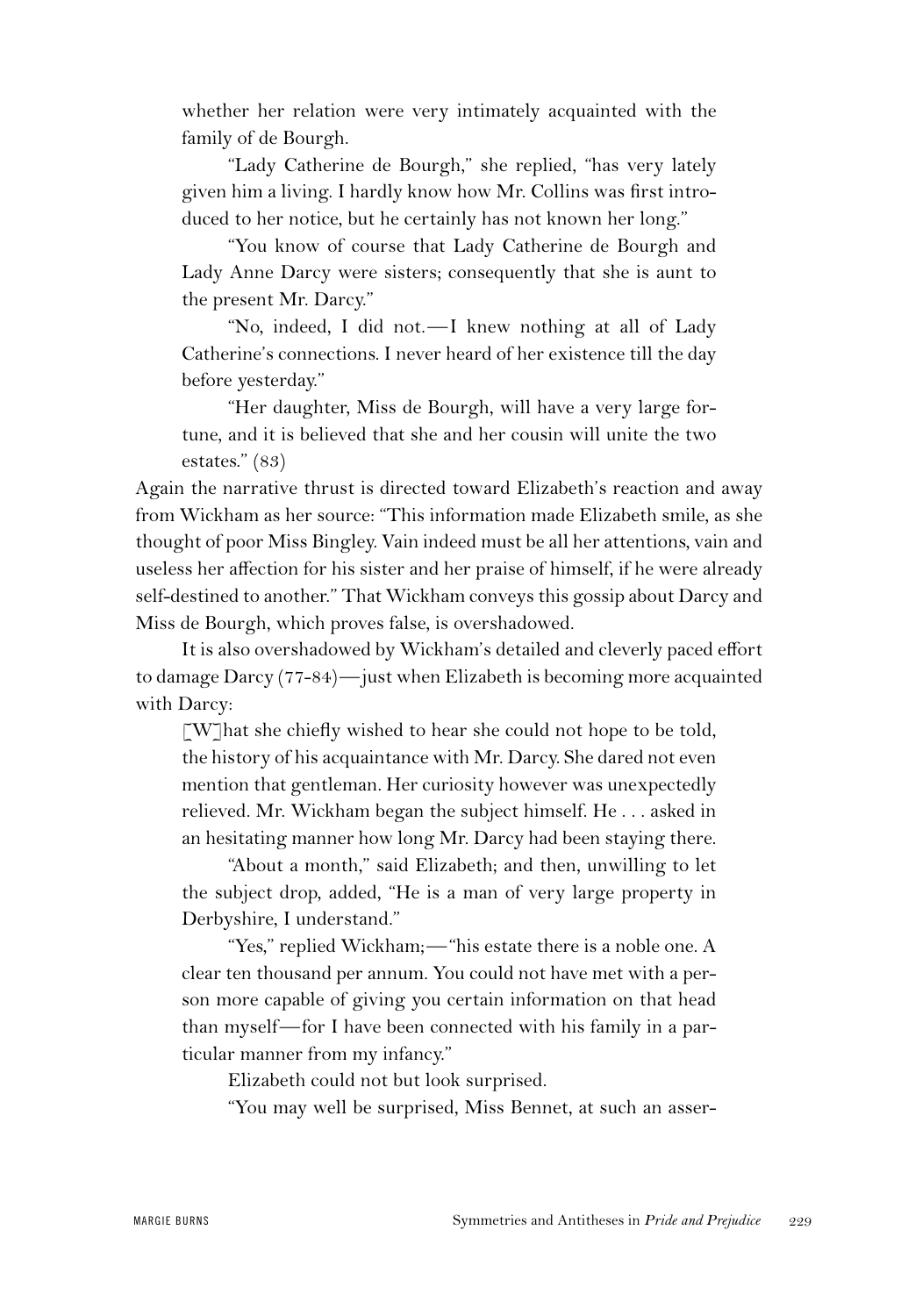tion, after seeing, as you probably might, the very cold manner of our meeting yesterday.—Are you much acquainted with Mr. Darcy?" (77)

Wickham follows up systematically. Just before she departs to visit Charlotte Lucas Collins, in other words shortly before she will become reacquainted with Darcy, Wickham prejudices Elizabeth further beforehand, inoculating her against accurate and verifiable information:

The farewell between herself and Mr. Wickham was perfectly friendly; on his side even more...  $\lceil A \rceil$ nd in his manner of bidding her adieu, wishing her every enjoyment, reminding her of what she was to expect in Lady Catherine de Bourgh, and trusting their opinion of her—their opinion of every body—would always coincide, there was a solicitude, an interest which she felt must ever attach her to him with a most sincere regard. (151-52)

Indeed, Wickham hardly seems to need subtlety through two-thirds of the book, because the Bennet sisters are not on their guard against him. Even Mr. Bennet is partial to him. Their radar is down, mainly because of the seeming hauteur of Darcy and the dishonesty and snobbery of the unpleasant Bingley sisters.

After Elizabeth returns home from the lengthy visit at Rosings during which Darcy proposes to her, however, Wickham again (after Mary King escapes) attempts to follow up:

Elizabeth was now to see Mr. Wickham for the last time. . . . On the very last day of the regiment's remaining in Meryton, he dined with others of the officers at Longbourn; and so little was Elizabeth disposed to part from him in good humour, that on his making some enquiry as to the manner in which her time had passed at Hunsford, she mentioned Colonel Fitzwilliam's and Mr. Darcy's having both spent three weeks at Rosings, and asked him if he were acquainted with the former.

He looked surprised, displeased, alarmed; but with a moment's recollection and a returning smile, replied, that he had formerly seen him often; and after observing that he was a very gentlemanlike man, asked her how she had liked him. Her answer was warmly in his favour. With an air of indifference he soon afterwards added, "How long did you say that he was at Rosings?" (233)

When Elizabeth explains that she now understands Darcy better, Wickham pushes farther, this time failing ludicrously with his red herring of Miss de Bourgh: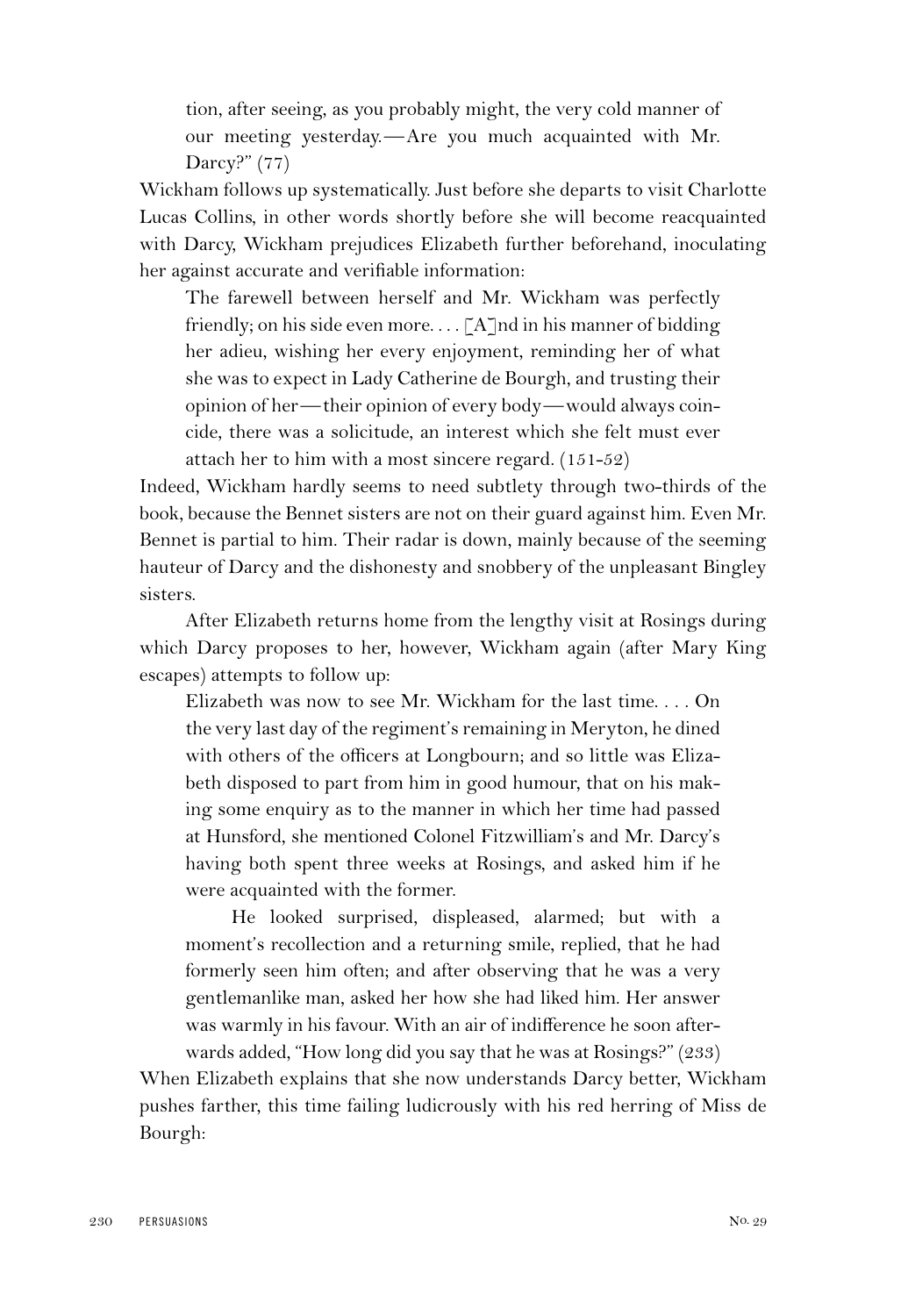"You, who so well know my feelings towards Mr. Darcy, will readily comprehend how sincerely I must rejoice that he is wise enough to assume even the *appearance* of what is right . . . I only fear that the sort of cautiousness, to which you, I imagine, have been alluding, is merely adopted on his visits to his aunt, of whose good opinion and judgment he stands much in awe. His fear of her, has always operated, I know, when they were together; and a good deal is to be imputed to his wish of forwarding the match with Miss De Bourgh, which I am certain he has very much at heart."  $(234 - 35)$ 

While it shows Wickham's continuing efforts to keep Darcy from Elizabeth, with great narrative economy this conversation also gives Wickham a motive to elope with Lydia. From this point on, the novel has the potential to become a smutfest, entirely because of Wickham. It takes all the narrative distance, in more than one sense, that Austen can master to keep her seducer from becoming the narrative sinkhole he would have been for any European novelist. The plot thickens. Displeased with Elizabeth, Wickham soon attempts revenge on her through her sister, as he previously attempted revenge on Darcy by planning an elopement with Darcy's sister. Ironically, he thus provides Elizabeth and Darcy an additional bond. Elizabeth is unable to see this motivation in Wickham, partly because of its perversity and partly because of her understandable preoccupation with Lydia.

So is Wickham's pursuit of Elizabeth partly motivated by his desire for revenge against Darcy? This possibility is not explicitly stated. Elizabeth does not see it, and logically she cannot, because she does not perceive early the extent of Darcy's interest in her. Even when Darcy proposes, Elizabeth stares, and doubts; she remains in suspense about Darcy's feelings, more than Wickham does—partly because she does not want to be too much like her mother. But even Mrs. Bennet does not see the Darcy proposal coming.

The other hypothesis is that Jane Austen constructs this plot without herself being fully aware of its possibilities. This proposition, however, is rebutted by extensive if subtle parallels between the Georgiana elopement and the Lydia elopement. Notwithstanding appearances, the symmetries linking Lydia Bennet and Georgiana Darcy are numerous. Both girls are what we could call "set up." Like Lydia at Brighton, Georgiana Darcy at Ramsgate was out on her own too young, with no mother to guard her. Lydia is excessively exposed to Wickham's charm by the enthusiasm of her entire family and town, Georgiana by predisposing circumstances in the august Darcy family.

Austen's adeptness at naming characters plays a part here. Since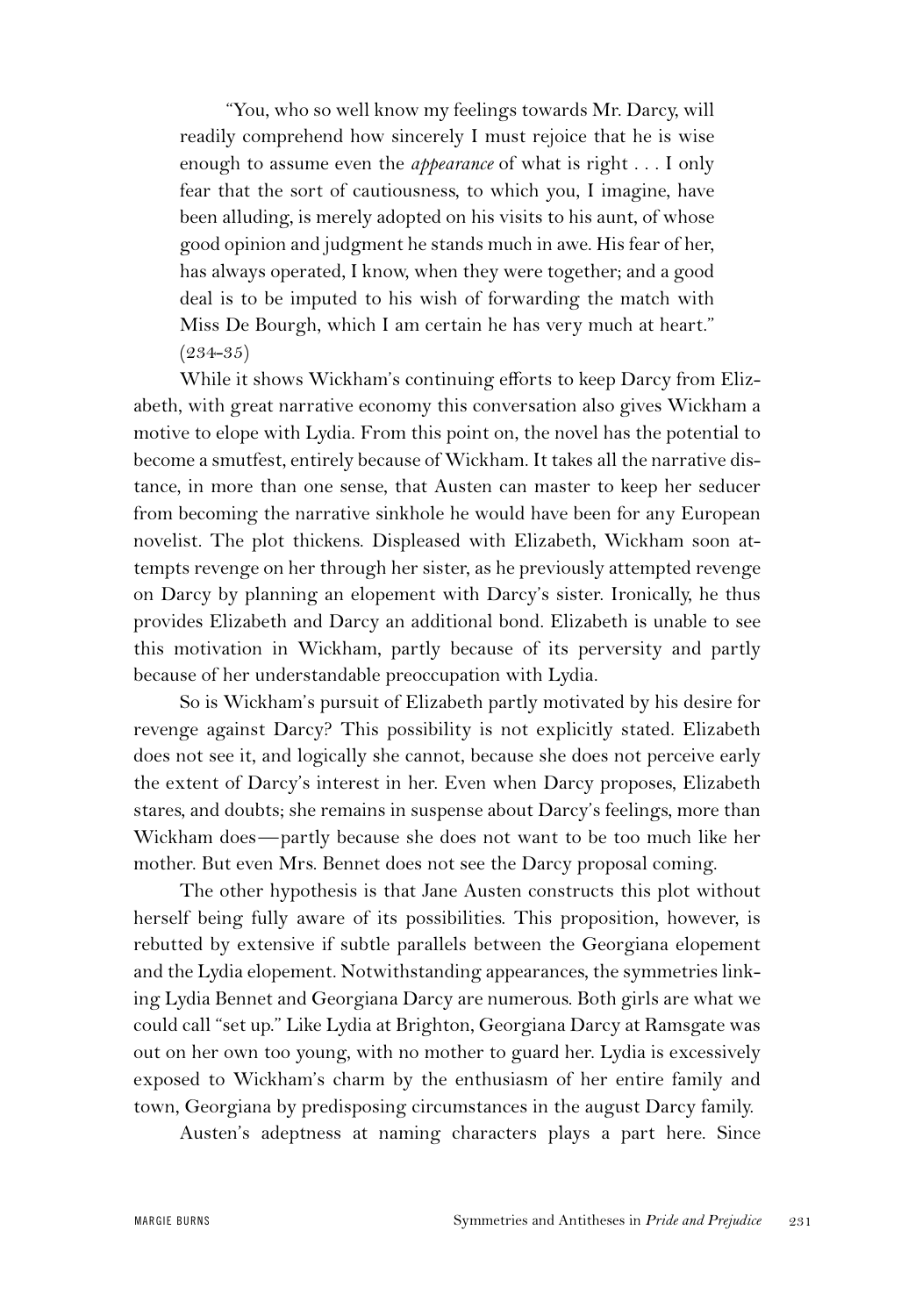George Wickham was godson to Darcy's father, the elder Darcy's first name was presumably George. His wife was Anne. Their daughter is Georgiana. Mr. Wickham and Miss Darcy, therefore, are George and Georgiana. No wonder Georgiana, lonely, shy and repressed, is persuaded to fancy herself in love, perhaps destined from birth for Wickham, her almost adopted brother. Wickham undoubtedly found it easy to pair their names, making the threadbare seem interesting and irresistible; besides, Georgiana has the situation of her cousin Anne, named after Georgiana's mother and said to be destined from birth for her brother, for a plausible-seeming parallel.

These balanced antitheses and symmetrical parallels are neoclassicism, not accident. *Pride and Prejudice* revels in them. Even Lady Catherine de Bourgh's bland, sickly, and stupefyingly uninteresting daughter is a subtle part of the picture. So thinly sketched as a character that she is lucky to have a first name, Miss de Bourgh is mainly a shadow of her mother's wishes for her cousin Darcy: when Lady Catherine comments on how sad Darcy seems to leave Rosings, "Mr. Collins had a compliment, and an allusion to throw in here, which were kindly smiled on by the mother and daughter" (210). This, be it noted, is the only time in the book that Miss de Bourgh is said to smile. No wonder she never speaks to Elizabeth, who has had repeated contact with Darcy and whom her mother considers a pretty, genteel kind of girl.

The novel, however, does not focus on Anne de Bourgh's perspective any more than it focuses on Wickham's. When Elizabeth sees Miss de Bourgh from the Collins parsonage, the observation may be two-way—but the narrative does not say so. We are told what Elizabeth thinks of Miss de Bourgh but never what Miss de Bourgh thinks of Elizabeth. The coda at the end mentions that Miss Bingley pays off every arrear of civility to Elizabeth but does not fill in the same information about Miss de Bourgh, even while mentioning that her mother eventually visits Elizabeth and Darcy at Pemberley. A European novel at that point would pack Miss de Bourgh off to Ramsgate, with two men.

The narrative is blank about any interchange between Wickham and Miss de Bourgh, acquainted since childhood. Her station is only as far above his as Georgiana's, but a linkage between George Wickham and Anne de Bourgh receives no suggestion and thus requires no narrative rebuttal. Whether she is too snobbish to think about Wickham, too engrossed with her cousin Darcy, or simply too well protected by a dragon of a mother, her uninterest might motivate Wickham to further pique against the Darcy family but that also goes unstated.